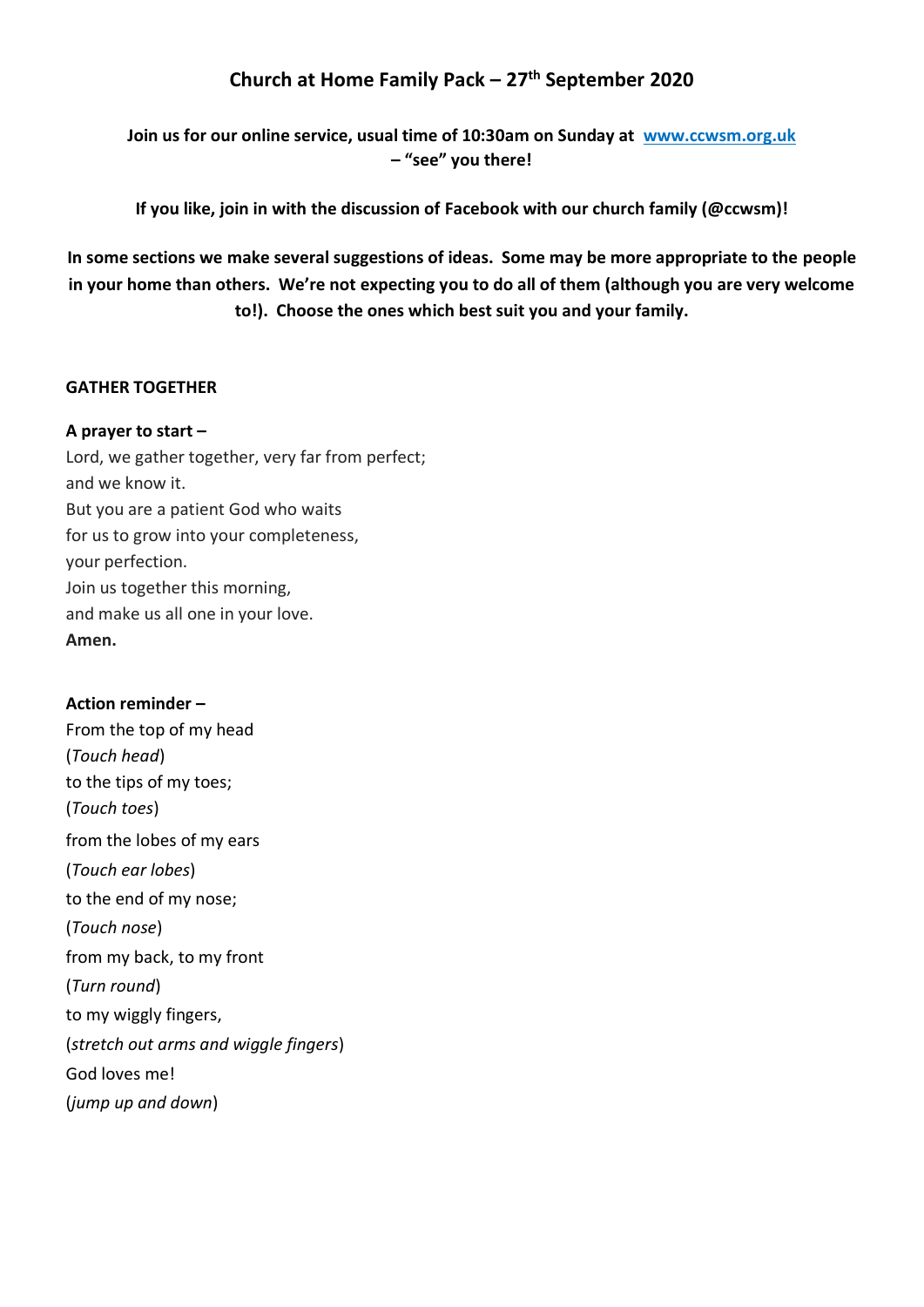#### **READ TOGETHER**

**1 Peter 3: 8-18**



# International Children's Bible (ICB)

**<sup>8</sup>** Finally, all of you should live together in peace. Try to understand each other. Love each other as brothers. Be kind and humble. **<sup>9</sup>**Do not do wrong to a person to pay him back for doing wrong to you. Or do not insult someone to pay him back for insulting you. But ask God to bless that person. Do this, because you yourselves were called to receive a blessing. **<sup>10</sup>** The Scripture says,

"A person must do these things

to enjoy life and have many, happy days.

He must not say evil things.

He must not tell lies.

**<sup>11</sup>**He must stop doing evil and do good.

He must look for peace and work for it.

**<sup>12</sup>** The Lord sees the good people.

He listens to their prayers.

But the Lord is against

those who do evil." *[Psalm 34:12-16](https://www.biblegateway.com/passage/?search=Ps.34.12-Ps.34.16&version=ICB)*

**<sup>13</sup>** If you are always trying to do good, no one can really hurt you. **<sup>14</sup>** But you may suffer for doing right. Even if that happens, you are blessed.

"Don't be afraid of the things they fear.

Do not dread those things.

**<sup>15</sup>** But respect Christ as the holy Lord in your hearts." *[Isaiah 8:12-13](https://www.biblegateway.com/passage/?search=Isa.8.12-Isa.8.13&version=ICB)*

Always be ready to answer everyone who asks you to explain about the hope you have. **<sup>16</sup>** But answer in a gentle way and with respect. Always feel that you are doing right. Then, those who speak evil of your good life in Christ will be made ashamed. **<sup>17</sup>** It is better to suffer for doing good than for doing wrong. Yes, it is better, if that is what God wants. **<sup>18</sup>** Christ himself died for you. And that one death paid for your sins. He was not guilty, but he died for those who are guilty. He did this to bring you all to God. His body was killed, but he was made alive in the spirit.

#### New International Version (NIV)

**<sup>8</sup>** Finally, all of you, be like-minded, be sympathetic, love one another, be compassionate and humble. **<sup>9</sup>**Do not repay evil with evil or insult with insult. On the contrary, repay evil with blessing, because to this you were called so that you may inherit a blessing. **<sup>10</sup>** For,

"Whoever would love life

and see good days

must keep their tongue from evil

and their lips from deceitful speech.

**<sup>11</sup>** They must turn from evil and do good;

they must seek peace and pursue it.

**<sup>12</sup>** For the eyes of the Lord are on the righteous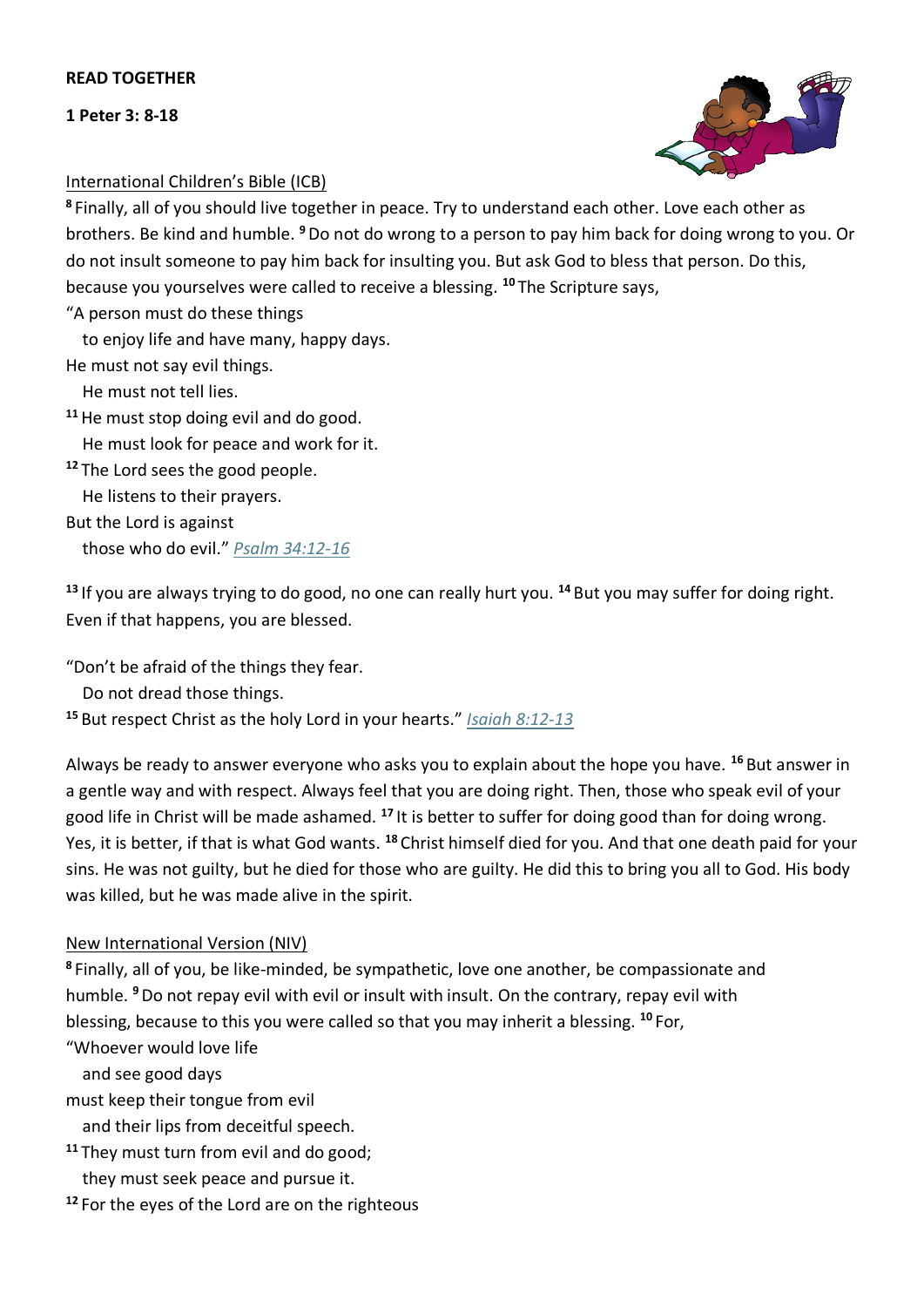and his ears are attentive to their prayer,

but the face of the Lord is against those who do evil."

**<sup>13</sup>**Who is going to harm you if you are eager to do good? **<sup>14</sup>** But even if you should suffer for what is right, you are blessed. "Do not fear their threats; do not be frightened." **<sup>15</sup>** But in your hearts revere Christ as Lord. Always be prepared to give an answer to everyone who asks you to give the reason for the hope that you have. But do this with gentleness and respect, **<sup>16</sup>** keeping a clear conscience, so that those who speak maliciously against your good behaviour in Christ may be ashamed of their slander. **<sup>17</sup>** For it is better, if it is God's will, to suffer for doing good than for doing evil. **<sup>18</sup>** For Christ also suffered once for sins, the righteous for the unrighteous, to bring you to God. He was put to death in the body but made alive in the Spirit.



#### **WATCH TOGETHER**



**Douglas Talks….** 'Let it go' - <https://www.youtube.com/watch?v=vBri0MwWGoM>



**Persecution** is a hard thing to understand for those of us who can normally meet in church and worship Jesus openly. We may have experienced some kind of bad treatment because of our faith but this video by the Open Doors charity helps our understanding of what is happening in other countries. (suitable for all ages) Here is **Hami's story** - <https://vimeo.com/396427169>

#### **TALK TOGETHER**

- $\triangleright$  How can we be kind and humble and show love for each other?
- $\triangleright$  Why shouldn't we insult people who are horrible to us?
- $\triangleright$  How does God want us to treat people who are mean to us?
- $\triangleright$  What about if someone is making fun of us or making life difficult for us because we're a friend of Jesus?
- $\triangleright$  How can we know real happiness? Do you think Peter is right?

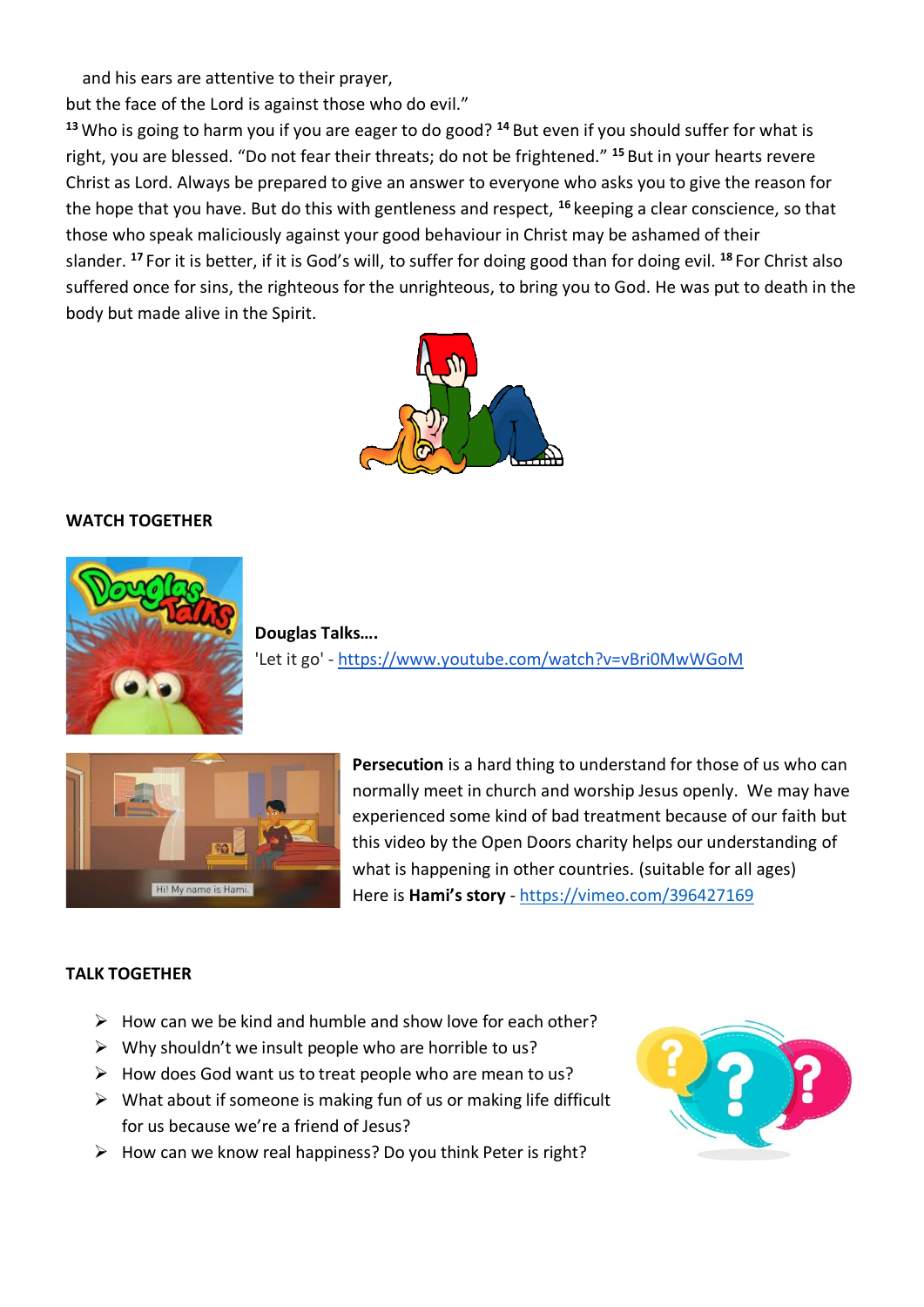# **STUDY TOGETHER**

# **Verse 9 (ICB)**

**<sup>9</sup>**Do not do wrong to a person to pay him back for doing wrong to you. Or do not insult someone to pay him back for insulting you. But ask God to bless that person. Do this, because you yourselves were called to receive a blessing.

# **Verse 9 (NIV)**

**<sup>9</sup>**Do not repay evil with evil or insult with insult. On the contrary, repay evil with blessing, because to this you were called so that you may inherit a blessing.

*This is not an easy thing to put into practise but Peter is not the only one in the Bible to point out that retaliation is not the Christian way.*

# **Don't retaliate, instead…**

- $\triangleright$  Matthew 5: 38-48
- ➢ Romans 12: 17-21
- $\geq 1$  Thessalonians 5:15

#### **Why should we not retaliate?**

- ➢ Psalm 34: 12-16 *(Peter quotes these verses)*
- ➢ 1 Peter 2:21-23
- $\triangleright$  Matthew 6:12-15

#### **PLAY TOGETHER**

**Tom talked about choosing 'The Christian way forward' – choosing love and forgiveness not anger and revenge…**



*For very young children* **–** make a trail around the house or garden of angry faces (revenge) and happy faces or love hearts (forgiveness and love).

They have to follow the trail to the end collecting only all the happy faces (or love hearts) and receive a blessing (treat) at the end!

### *Make a board game to play*



Draw out and decorate your own board game. In our example, if you land on an angry face you go back a number of spaces or even miss a go! If you land on a heart you get to cross a bridge and jump ahead and if

you land on a happy face you can move forward a number of spaces  $\rightarrow$   $\rightarrow$   $\rightarrow$  moving forward the Christian way!

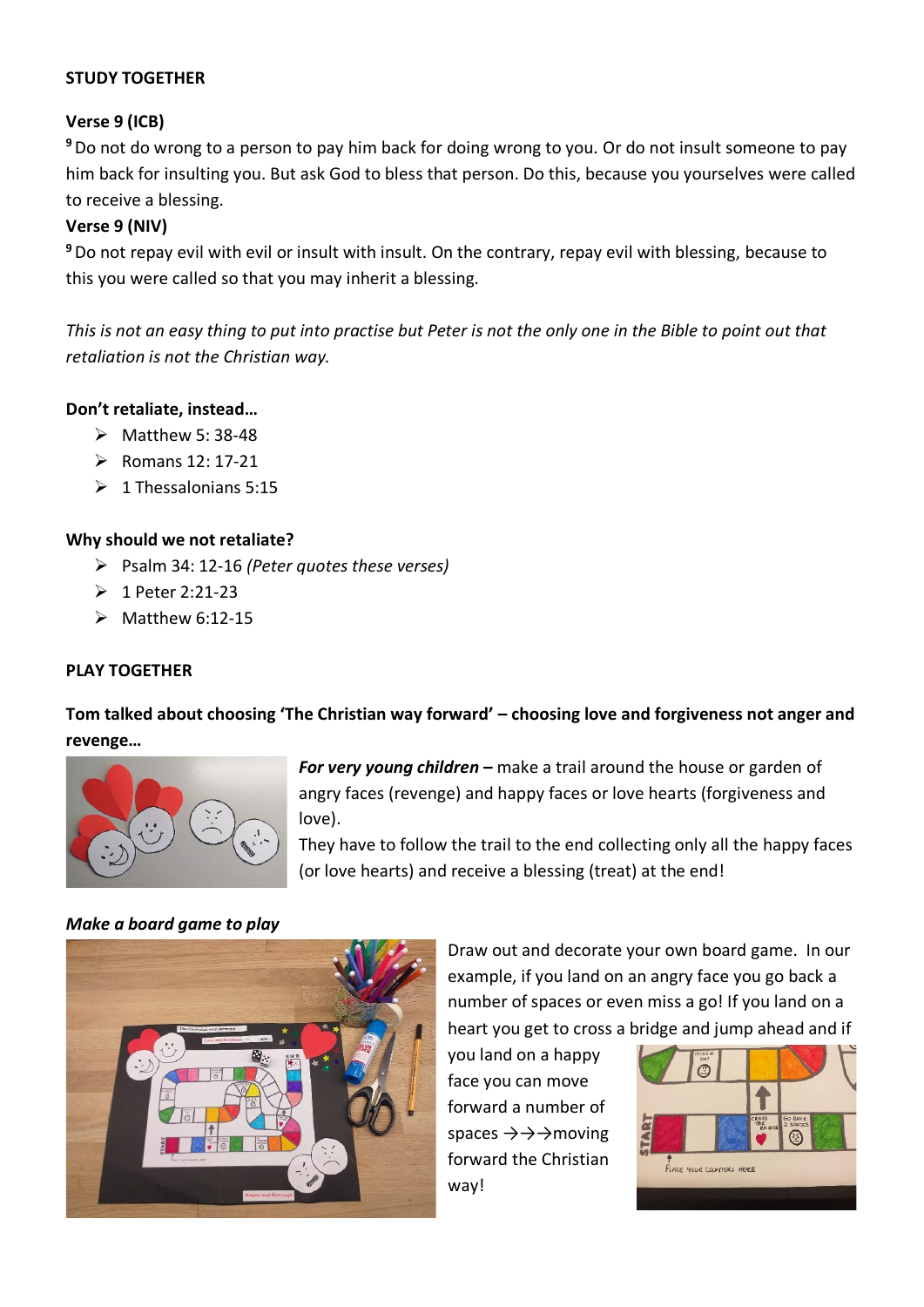#### **MAKE TOGETHER**

# *'Love is the way forward' Spinner*

You can make the spinner with card from your recycling box or coloured card and paper. Decorate it however you want and write the words 'Love is the way forward' on the arrows. You can use a straw or a stick to make the heart spin as you rub it between the palms of your hands – no matter which way the arrow points, love is the way forward!

If you want to make a heart to hang up then add a loop of ribbon or string instead of a straw or stick.







- 1. Cut two hearts out of card (make sure they are the same size
- 2. Cover the back of each heart in glue and sandwich the straw or stick in between
- 3. Decorate your heart you can use paint, coloured paper, pens or pencils
- 4. Cut out two arrows draw the shape of the cross to represent Jesus and make the top into an arrow shape. Make sure these are both the same size.
- 5. Colour in/Decorate your arrows and add the words 'Love is the way forward'
- 6. Stick the arrows on to your heart spinner so that they line up.
- 7. Roll the stick between the palms of your hands to make it spin!



# *Secret Assignment!*



#### **Open Doors have a secret assignment for you!**

Click on this link and find out how to make a Secret House Church from a shoe box and use it to pray for the Persecuted Church.

[https://media.opendoorsuk.org/document/pdf/Secret%20Assignment-colouring%20sheet-](https://media.opendoorsuk.org/document/pdf/Secret%20Assignment-colouring%20sheet-2020%20update.pdf?_ga=2.33183102.1335652539.1600791972-1018089867.1600791972)[2020%20update.pdf?\\_ga=2.33183102.1335652539.1600791972-1018089867.1600791972](https://media.opendoorsuk.org/document/pdf/Secret%20Assignment-colouring%20sheet-2020%20update.pdf?_ga=2.33183102.1335652539.1600791972-1018089867.1600791972)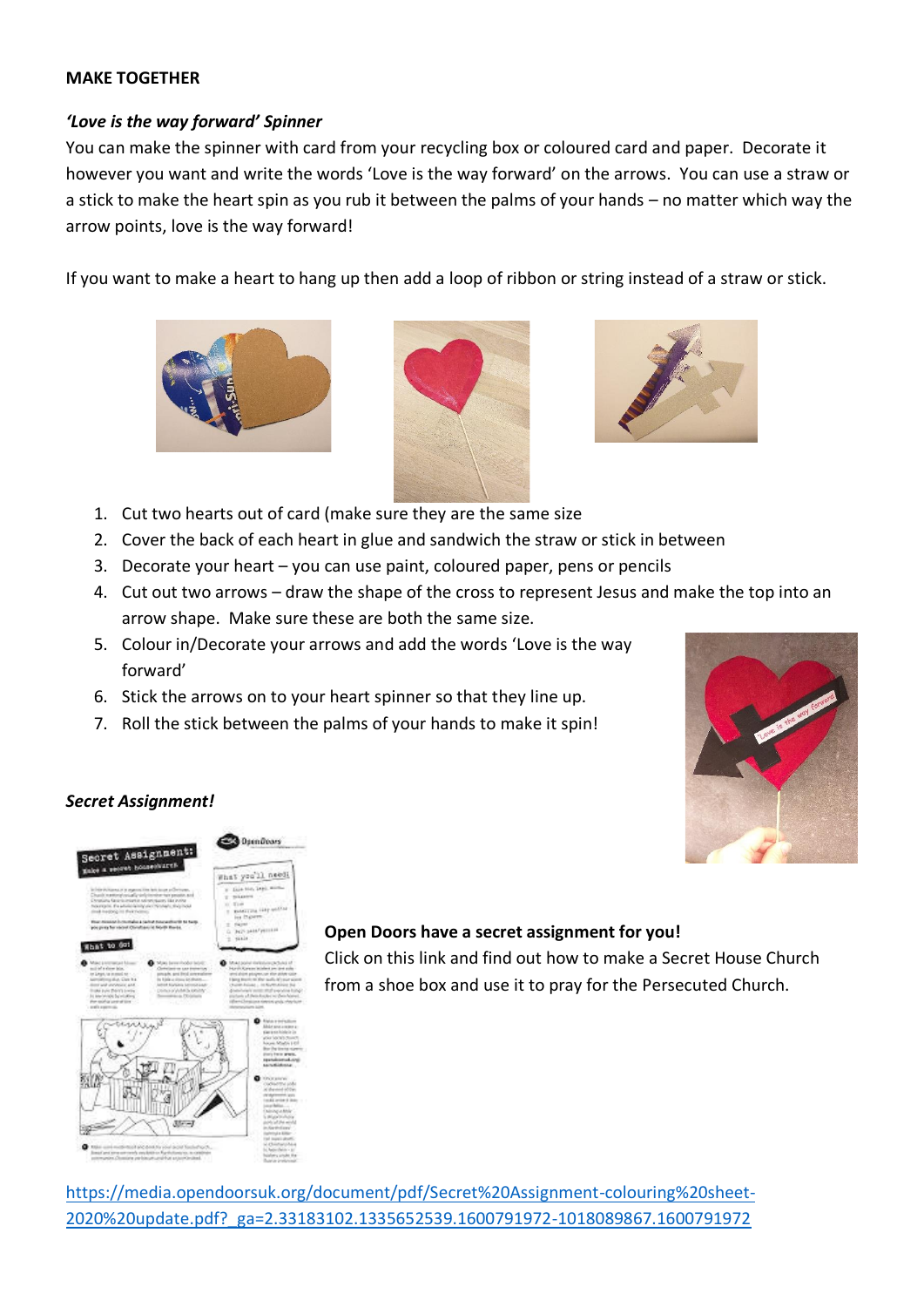#### **SING TOGETHER**

Forgiveness - *Lifeway Kids:* <https://www.youtube.com/watch?v=NW9L3tU-w8s> God is for me - *Lifetree Kids:* <https://www.youtube.com/watch?v=ZmMFCMiT-ac> A heart that forgives - *Kevin Levar:* <https://www.youtube.com/watch?v=indCvnD4Ji4> Forgiveness - *Matthew West:* <https://www.youtube.com/watch?v=h1Lu5udXEZI>

*Peter tells us that we should ask God to bless the person who has wronged/hurt us. Perhaps this week you could sing this blessing each time you think of them:*  **The Blessing (Kids):** <https://youtu.be/uiWZXLsdE9w>

#### **REFLECT TOGETHER**

#### *Playdough Reflection*



If you don't have playdough at home, here's a simple way to make your own. <https://www.bbcgoodfood.com/howto/guide/playdough-recipe>

Take a lump of playdough and form it into the shape of a person.

Jesus practised what he preached – he didn't fight back when people were mean to him. As you read the things that Jesus went through mould your playdough to reflect what happened to Jesus. If you don't want to use playdough, find a quiet corner and slowly read through the statements of what happened to Jesus.

- $\triangleright$  Jesus was arrested. He listened to the leaders and people tell lies about him. *(Make your playdough man stand with head hanging down.)*
- $\triangleright$  Jesus was mocked. He had a crown of thorns and a purple robe thrown onto him. *(Add a crown and cloak.)*
- $\triangleright$  Jesus was whipped 39 times. *(Make scratches over the back and legs of your man.)*
- $\triangleright$  Jesus was nailed to a cross and left to die in the sun. *(Make a cross and place your figure onto it.)* And yet Jesus forgave the people who killed him.

Jesus never asks us to do anything that he isn't prepared to do himself. Pray that we will be as willing to forgive our enemies instead of retaliating as Jesus was.